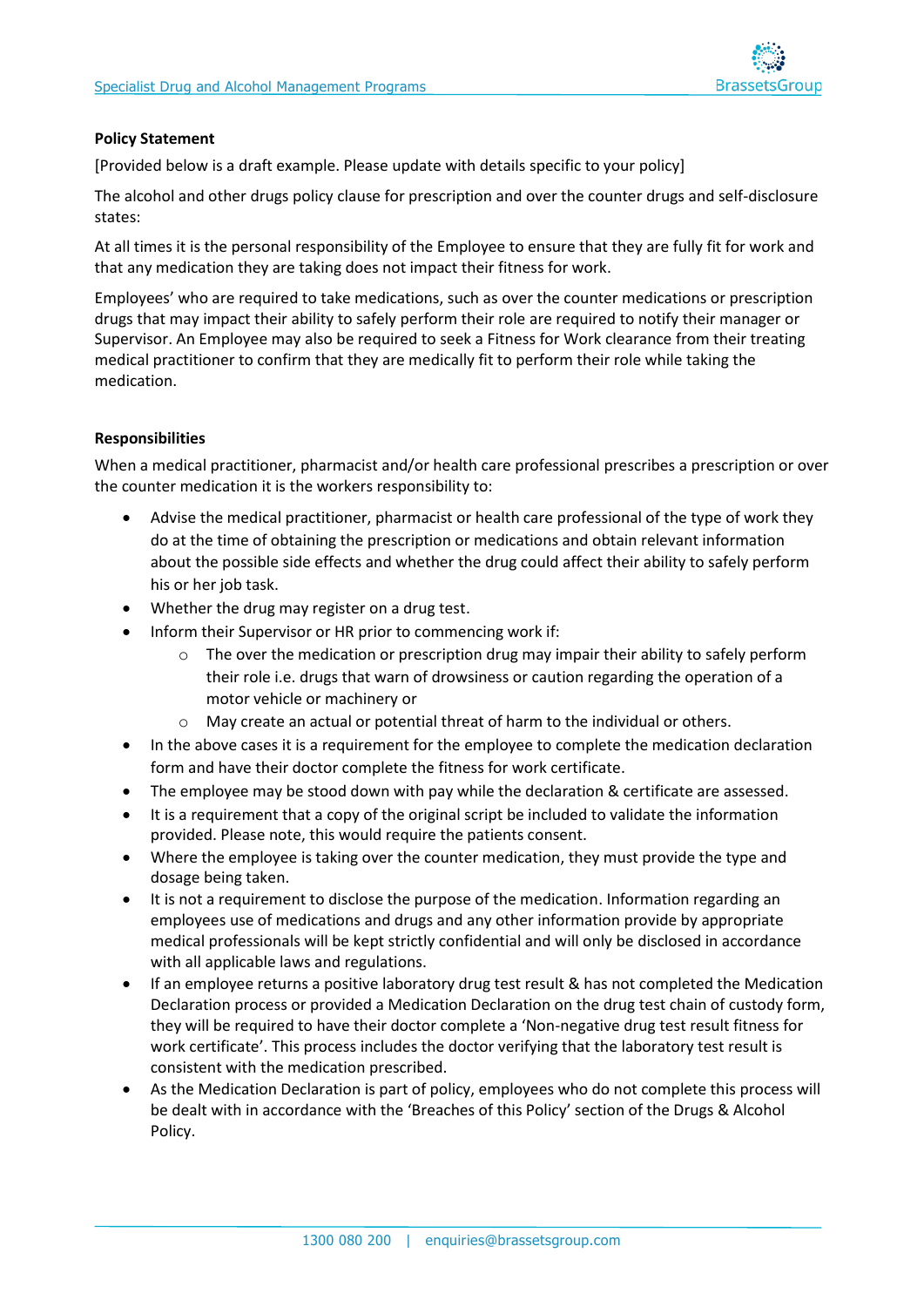# **Workflow**

This workflow is to be utilised for Employee Medication Declarations:

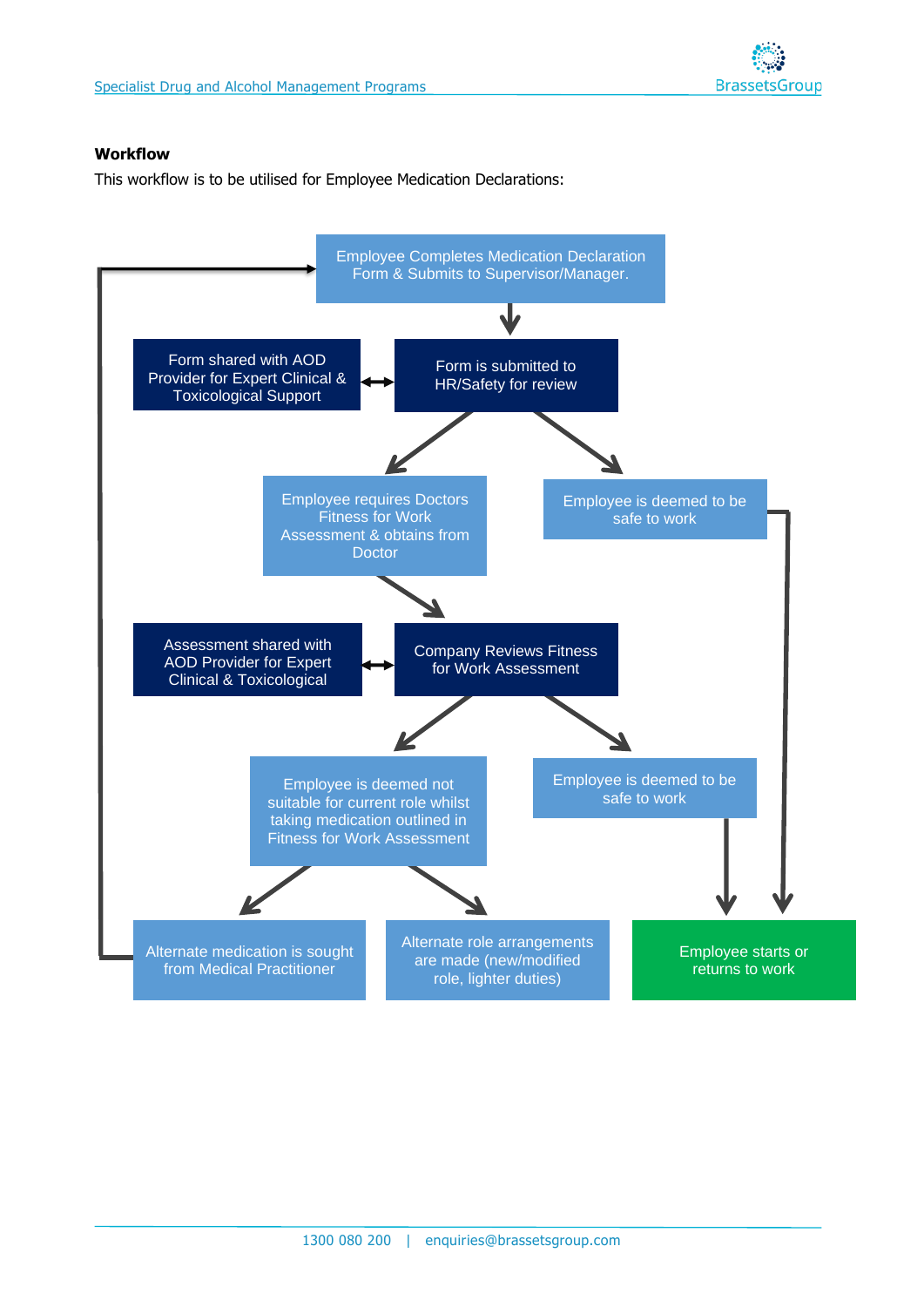# **Medication Declaration Form**

This form is to be completed by the employee to disclose prescription or over the counter medication that may affect their ability to safely perform their role. The Supervisor/Manager is to record the completed form to the AOD Employee Disclosure Log and provide to HR.

| <b>Section 1 - Employee Details</b> |  |  |
|-------------------------------------|--|--|
| Name:                               |  |  |
| Staff Number:                       |  |  |
| Date Advised:                       |  |  |

| Section 2 - Medication Details                                                                                                                                                         |  |
|----------------------------------------------------------------------------------------------------------------------------------------------------------------------------------------|--|
| Name of the Medication being<br>taken:                                                                                                                                                 |  |
| Is the medication prescribed or an<br>over the counter medication?                                                                                                                     |  |
| Dosage of the medication taken:                                                                                                                                                        |  |
| Commencement date of<br>medication being taken:                                                                                                                                        |  |
| Completion date of the medication<br>being taken:                                                                                                                                      |  |
| Does the medication impact your<br>ability to safely perform your role?                                                                                                                |  |
| Have you completed the Fitness<br>for Work assessment from a<br>medical provider, confirming that<br>you can safely perform your role?<br>If yes please attach a copy to this<br>form. |  |

| Section 3 - Declaration                                                                                   |  |  |  |
|-----------------------------------------------------------------------------------------------------------|--|--|--|
| I declare that the above is true and accurate and I will co-operate if further clarification is required: |  |  |  |
| Employee Name:                                                                                            |  |  |  |
| Signature:                                                                                                |  |  |  |
| Date:                                                                                                     |  |  |  |
| Supervisor / Manager Name:                                                                                |  |  |  |
| Signature:                                                                                                |  |  |  |
| Date:                                                                                                     |  |  |  |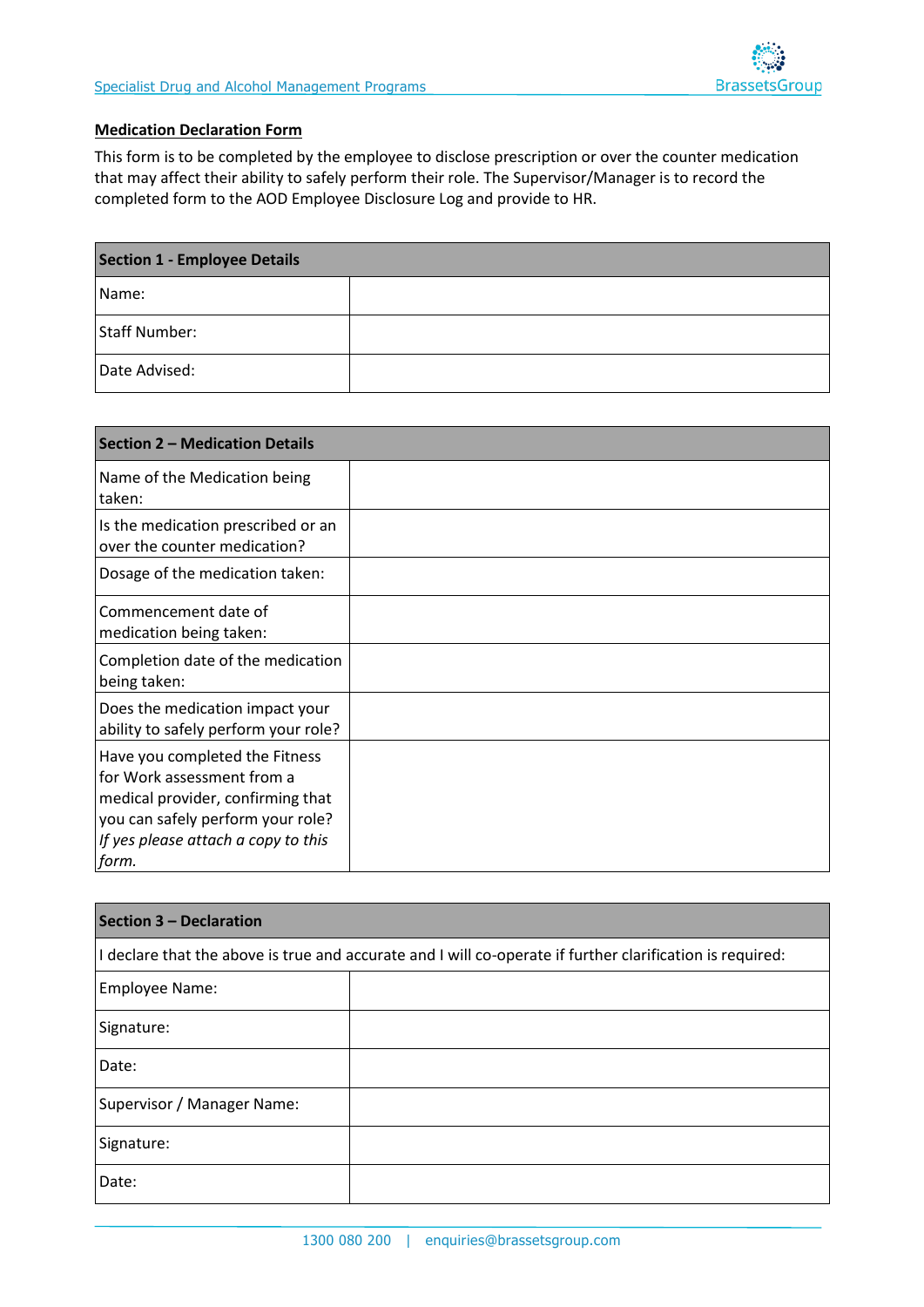## **Fitness For Work Certificate**

| I prescribed the following medication in the following quantities; |
|--------------------------------------------------------------------|
|                                                                    |
|                                                                    |
|                                                                    |
|                                                                    |
|                                                                    |
|                                                                    |

I also hereby state that the patient is safe to work in a safety sensitive environment, including the following duties:

**(Write the Employees Job duties in a list or attach employees role description)** 

Name ……………………………………………………………………………………………………

Signed ........................................... Dated........../............./................

Contact Phone Number ........................................................................

Stamp: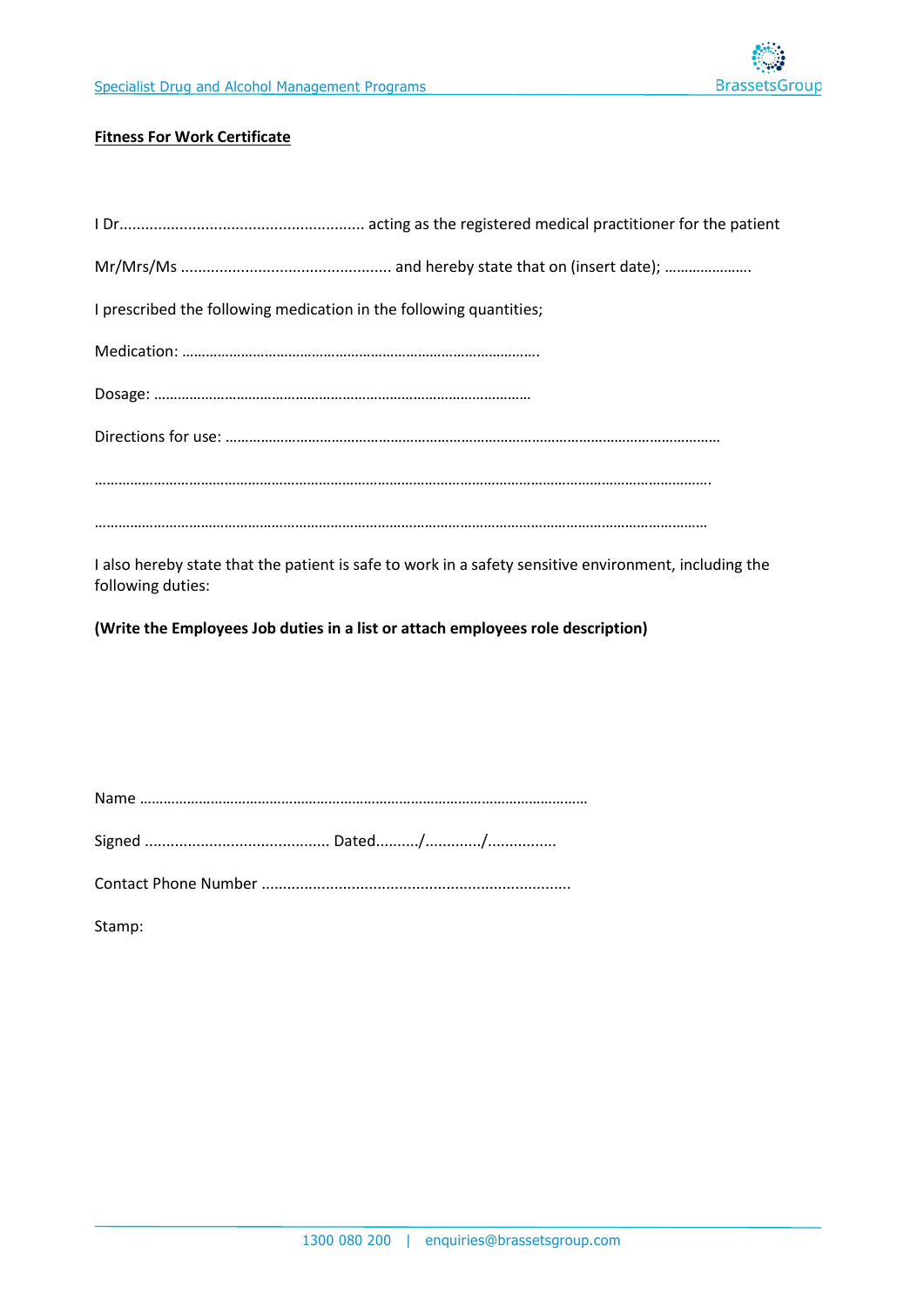

#### **Workflow**

This workflow is to be utilised for onsite non-negative drug test detections: